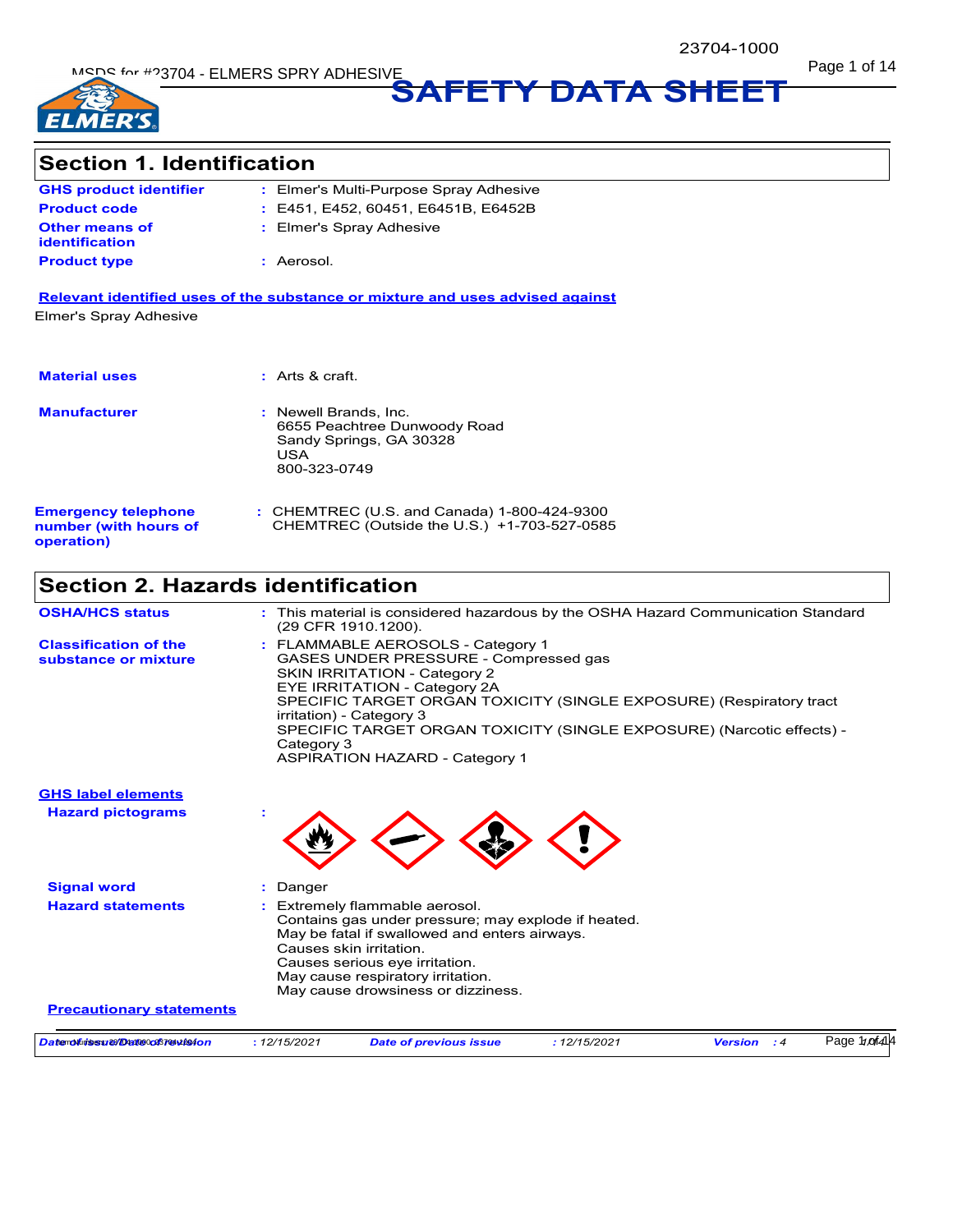# **Section 2. Hazards identification**

| <b>Prevention</b>                          | : Wear protective gloves. Wear eye or face protection. Keep away from heat, hot<br>surfaces, sparks, open flames and other ignition sources. No smoking. Do not spray on<br>an open flame or other ignition source. Use only outdoors or in a well-ventilated area.<br>Avoid breathing dust or mist. Wash thoroughly after handling. Pressurized container:<br>Do not pierce or burn, even after use. |
|--------------------------------------------|-------------------------------------------------------------------------------------------------------------------------------------------------------------------------------------------------------------------------------------------------------------------------------------------------------------------------------------------------------------------------------------------------------|
| <b>Response</b>                            | : IF SWALLOWED: Immediately call a POISON CENTER or doctor. Do NOT induce<br>vomiting. Take off contaminated clothing and wash it before reuse. IF IN EYES: Rinse<br>cautiously with water for several minutes. Remove contact lenses, if present and easy to<br>do. Continue rinsing. If eye irritation persists: Get medical advice or attention.                                                   |
| <b>Storage</b>                             | : Store locked up. Store in a well-ventilated place. Keep container tightly closed. Protect<br>from sunlight. Do not expose to temperatures exceeding 50 °C/122 °F.                                                                                                                                                                                                                                   |
| <b>Disposal</b>                            | : Dispose of contents and container in accordance with all local, regional, national and<br>international regulations.                                                                                                                                                                                                                                                                                |
| <b>Hazards not otherwise</b><br>classified | : None known.                                                                                                                                                                                                                                                                                                                                                                                         |

# **Section 3. Composition/information on ingredients**

| Substance/mixture                              | : Mixture                |
|------------------------------------------------|--------------------------|
| <b>Other means of</b><br><b>identification</b> | : Elmer's Spray Adhesive |

| Ingredient name                         | $\frac{9}{6}$ | <b>CAS number</b> |
|-----------------------------------------|---------------|-------------------|
| methyl acetate                          | I≥25 - ≤50    | 79-20-9           |
| <b>l</b> acetone                        | 210 - ≤25     | 67-64-1           |
| <b>I</b> heptane                        | l≤5           | 142-82-5          |
| Naphtha (petroleum), hydrotreated light | ≤5            | 64742-49-0        |

Any concentration shown as a range is to protect confidentiality or is due to batch variation.

**There are no additional ingredients present which, within the current knowledge of the supplier and in the concentrations applicable, are classified as hazardous to health or the environment and hence require reporting in this section.**

**Occupational exposure limits, if available, are listed in Section 8.**

# **Section 4. First aid measures**

|                     | <b>Description of necessary first aid measures</b>                                                                                                                                                                                                                                                                                                                                                                                                                                                                                                                                                                                                                                                                                                                                                                                                                                                             |
|---------------------|----------------------------------------------------------------------------------------------------------------------------------------------------------------------------------------------------------------------------------------------------------------------------------------------------------------------------------------------------------------------------------------------------------------------------------------------------------------------------------------------------------------------------------------------------------------------------------------------------------------------------------------------------------------------------------------------------------------------------------------------------------------------------------------------------------------------------------------------------------------------------------------------------------------|
| <b>Eye contact</b>  | : Immediately flush eyes with plenty of water, occasionally lifting the upper and lower<br>eyelids. Check for and remove any contact lenses. Continue to rinse for at least 10<br>minutes. Get medical attention.                                                                                                                                                                                                                                                                                                                                                                                                                                                                                                                                                                                                                                                                                              |
| <b>Inhalation</b>   | : Remove victim to fresh air and keep at rest in a position comfortable for breathing. If it<br>is suspected that fumes are still present, the rescuer should wear an appropriate mask<br>or self-contained breathing apparatus. If not breathing, if breathing is irregular or if<br>respiratory arrest occurs, provide artificial respiration or oxygen by trained personnel. It<br>may be dangerous to the person providing aid to give mouth-to-mouth resuscitation.<br>Get medical attention. If necessary, call a poison center or physician. If unconscious,<br>place in recovery position and get medical attention immediately. Maintain an open<br>airway. Loosen tight clothing such as a collar, tie, belt or waistband. In case of<br>inhalation of decomposition products in a fire, symptoms may be delayed. The exposed<br>person may need to be kept under medical surveillance for 48 hours. |
| <b>Skin contact</b> | : Flush contaminated skin with plenty of water. Remove contaminated clothing and<br>shoes. Continue to rinse for at least 10 minutes. Get medical attention. Wash clothing<br>before reuse. Clean shoes thoroughly before reuse.                                                                                                                                                                                                                                                                                                                                                                                                                                                                                                                                                                                                                                                                               |

| Datenolūrissu 2970 atl@0023704vt094on |
|---------------------------------------|
|---------------------------------------|

*Date of issue/Date of revision* Item Numbers: 23704-1000, 23704-1004 **:** *12/15/2021 Date of previous issue : 12/15/2021 Version : 4*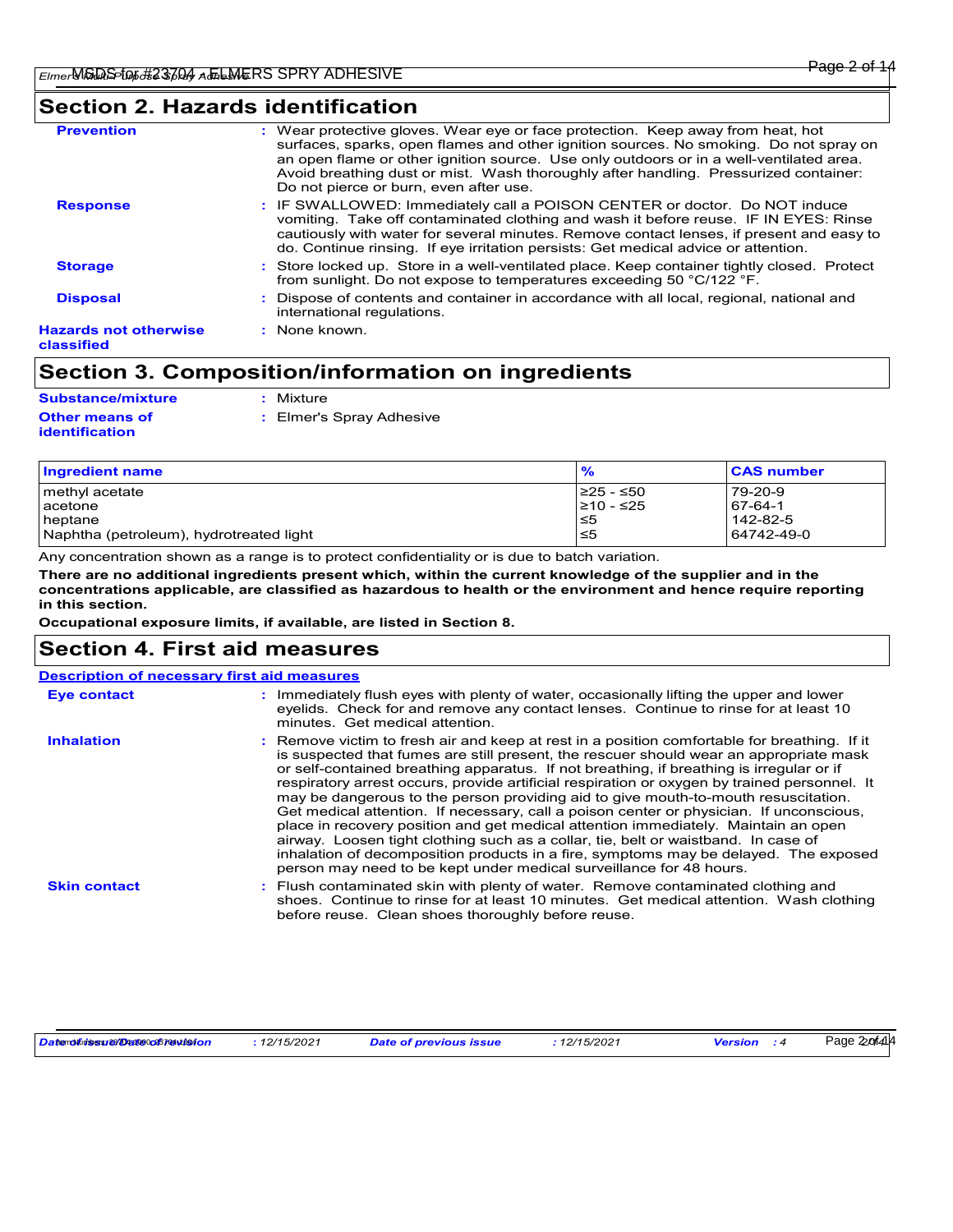# **Section 4. First aid measures**

| <b>Ingestion</b>                                                                                   | : Get medical attention immediately. Call a poison center or physician. Wash out mouth<br>with water. Remove dentures if any. Remove victim to fresh air and keep at rest in a<br>position comfortable for breathing. If material has been swallowed and the exposed<br>person is conscious, give small quantities of water to drink. Stop if the exposed person<br>feels sick as vomiting may be dangerous. Aspiration hazard if swallowed. Can enter<br>lungs and cause damage. Do not induce vomiting. If vomiting occurs, the head should<br>be kept low so that vomit does not enter the lungs. Never give anything by mouth to an<br>unconscious person. If unconscious, place in recovery position and get medical<br>attention immediately. Maintain an open airway. Loosen tight clothing such as a collar,<br>tie, belt or waistband. |
|----------------------------------------------------------------------------------------------------|-------------------------------------------------------------------------------------------------------------------------------------------------------------------------------------------------------------------------------------------------------------------------------------------------------------------------------------------------------------------------------------------------------------------------------------------------------------------------------------------------------------------------------------------------------------------------------------------------------------------------------------------------------------------------------------------------------------------------------------------------------------------------------------------------------------------------------------------------|
| <b>Most important symptoms/effects, acute and delayed</b><br><b>Potential acute health effects</b> |                                                                                                                                                                                                                                                                                                                                                                                                                                                                                                                                                                                                                                                                                                                                                                                                                                                 |
| <b>Eye contact</b>                                                                                 | : Causes serious eye irritation.                                                                                                                                                                                                                                                                                                                                                                                                                                                                                                                                                                                                                                                                                                                                                                                                                |
| <b>Inhalation</b>                                                                                  | : Can cause central nervous system (CNS) depression. May cause drowsiness or<br>dizziness. May cause respiratory irritation.                                                                                                                                                                                                                                                                                                                                                                                                                                                                                                                                                                                                                                                                                                                    |
| <b>Skin contact</b>                                                                                | : Causes skin irritation.                                                                                                                                                                                                                                                                                                                                                                                                                                                                                                                                                                                                                                                                                                                                                                                                                       |
| <b>Ingestion</b>                                                                                   | : Can cause central nervous system (CNS) depression. May be fatal if swallowed and<br>enters airways.                                                                                                                                                                                                                                                                                                                                                                                                                                                                                                                                                                                                                                                                                                                                           |
| Over-exposure signs/symptoms                                                                       |                                                                                                                                                                                                                                                                                                                                                                                                                                                                                                                                                                                                                                                                                                                                                                                                                                                 |
| <b>Eye contact</b>                                                                                 | : Adverse symptoms may include the following:<br>pain or irritation<br>watering<br>redness                                                                                                                                                                                                                                                                                                                                                                                                                                                                                                                                                                                                                                                                                                                                                      |
| <b>Inhalation</b>                                                                                  | : Adverse symptoms may include the following:<br>respiratory tract irritation<br>coughing<br>nausea or vomiting<br>headache<br>drowsiness/fatigue<br>dizziness/vertigo<br>unconsciousness                                                                                                                                                                                                                                                                                                                                                                                                                                                                                                                                                                                                                                                       |
| <b>Skin contact</b>                                                                                | : Adverse symptoms may include the following:<br>irritation<br>redness                                                                                                                                                                                                                                                                                                                                                                                                                                                                                                                                                                                                                                                                                                                                                                          |
| <b>Ingestion</b>                                                                                   | : Adverse symptoms may include the following:<br>nausea or vomiting                                                                                                                                                                                                                                                                                                                                                                                                                                                                                                                                                                                                                                                                                                                                                                             |
|                                                                                                    | Indication of immediate medical attention and special treatment needed, if necessary                                                                                                                                                                                                                                                                                                                                                                                                                                                                                                                                                                                                                                                                                                                                                            |
| <b>Notes to physician</b>                                                                          | : In case of inhalation of decomposition products in a fire, symptoms may be delayed.<br>The exposed person may need to be kept under medical surveillance for 48 hours.                                                                                                                                                                                                                                                                                                                                                                                                                                                                                                                                                                                                                                                                        |
| <b>Specific treatments</b>                                                                         | : No specific treatment.                                                                                                                                                                                                                                                                                                                                                                                                                                                                                                                                                                                                                                                                                                                                                                                                                        |
| <b>Protection of first-aiders</b>                                                                  | : No action shall be taken involving any personal risk or without suitable training. If it is<br>suspected that fumes are still present, the rescuer should wear an appropriate mask or<br>self-contained breathing apparatus. It may be dangerous to the person providing aid to<br>give mouth-to-mouth resuscitation.                                                                                                                                                                                                                                                                                                                                                                                                                                                                                                                         |
| See toxicological information (Section 11)                                                         |                                                                                                                                                                                                                                                                                                                                                                                                                                                                                                                                                                                                                                                                                                                                                                                                                                                 |

# **Section 5. Fire-fighting measures**

| <b>Extinguishing media</b>             |                                                                 |
|----------------------------------------|-----------------------------------------------------------------|
| <b>Suitable extinguishing</b><br>media | : Use an extinguishing agent suitable for the surrounding fire. |
| Unsuitable extinguishing<br>media      | : None known.                                                   |

*Date of issue/Date of revision* Item Numbers: 23704-1000, 23704-1004 **:** *12/15/2021 Date of previous issue : 12/15/2021 Version : 4*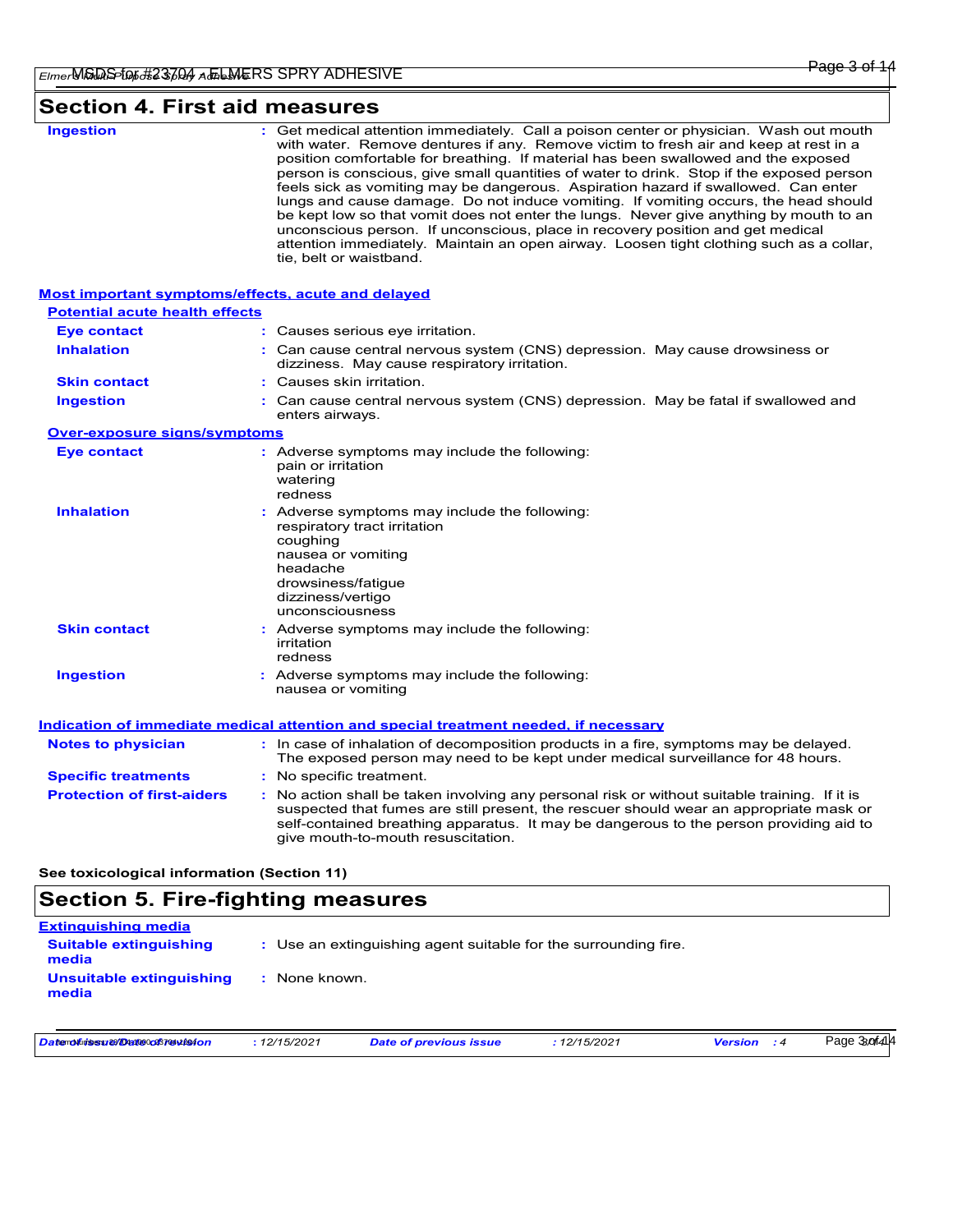# **Section 5. Fire-fighting measures**

| <b>Specific hazards arising</b><br>from the chemical     | : Extremely flammable aerosol. Runoff to sewer may create fire or explosion hazard. In<br>a fire or if heated, a pressure increase will occur and the container may burst, with the<br>risk of a subsequent explosion. Gas may accumulate in low or confined areas or travel<br>a considerable distance to a source of ignition and flash back, causing fire or explosion.<br>Bursting aerosol containers may be propelled from a fire at high speed. |
|----------------------------------------------------------|-------------------------------------------------------------------------------------------------------------------------------------------------------------------------------------------------------------------------------------------------------------------------------------------------------------------------------------------------------------------------------------------------------------------------------------------------------|
| <b>Hazardous thermal</b><br>decomposition products       | Decomposition products may include the following materials:<br>carbon dioxide<br>carbon monoxide<br>halogenated compounds<br>carbonyl halides                                                                                                                                                                                                                                                                                                         |
| <b>Special protective actions</b><br>for fire-fighters   | : Promptly isolate the scene by removing all persons from the vicinity of the incident if<br>there is a fire. No action shall be taken involving any personal risk or without suitable<br>training. Move containers from fire area if this can be done without risk. Use water<br>spray to keep fire-exposed containers cool.                                                                                                                         |
| <b>Special protective</b><br>equipment for fire-fighters | Fire-fighters should wear appropriate protective equipment and self-contained breathing<br>apparatus (SCBA) with a full face-piece operated in positive pressure mode.                                                                                                                                                                                                                                                                                |

# **Section 6. Accidental release measures**

### **Personal precautions, protective equipment and emergency procedures**

| For non-emergency<br>personnel                        | : No action shall be taken involving any personal risk or without suitable training.<br>Evacuate surrounding areas. Keep unnecessary and unprotected personnel from<br>entering. In the case of aerosols being ruptured, care should be taken due to the rapid<br>escape of the pressurized contents and propellant. If a large number of containers are<br>ruptured, treat as a bulk material spillage according to the instructions in the clean-up<br>section. Do not touch or walk through spilled material. Shut off all ignition sources. No<br>flares, smoking or flames in hazard area. Avoid breathing vapor or mist. Provide<br>adequate ventilation. Wear appropriate respirator when ventilation is inadequate. Put<br>on appropriate personal protective equipment. |
|-------------------------------------------------------|----------------------------------------------------------------------------------------------------------------------------------------------------------------------------------------------------------------------------------------------------------------------------------------------------------------------------------------------------------------------------------------------------------------------------------------------------------------------------------------------------------------------------------------------------------------------------------------------------------------------------------------------------------------------------------------------------------------------------------------------------------------------------------|
| For emergency responders                              | If specialized clothing is required to deal with the spillage, take note of any information in<br>Section 8 on suitable and unsuitable materials. See also the information in "For non-<br>emergency personnel".                                                                                                                                                                                                                                                                                                                                                                                                                                                                                                                                                                 |
| <b>Environmental precautions</b>                      | : Avoid dispersal of spilled material and runoff and contact with soil, waterways, drains<br>and sewers. Inform the relevant authorities if the product has caused environmental<br>pollution (sewers, waterways, soil or air).                                                                                                                                                                                                                                                                                                                                                                                                                                                                                                                                                  |
| Methods and materials for containment and cleaning up |                                                                                                                                                                                                                                                                                                                                                                                                                                                                                                                                                                                                                                                                                                                                                                                  |
| <b>Small spill</b>                                    | : Stop leak if without risk. Move containers from spill area. Use spark-proof tools and<br>explosion-proof equipment. Dilute with water and mop up if water-soluble. Alternatively,<br>or if water-insoluble, absorb with an inert dry material and place in an appropriate waste<br>disposal container. Dispose of via a licensed waste disposal contractor.                                                                                                                                                                                                                                                                                                                                                                                                                    |
| <b>Large spill</b>                                    | : Stop leak if without risk. Move containers from spill area. Use spark-proof tools and<br>explosion-proof equipment. Approach release from upwind. Prevent entry into sewers,<br>water courses, basements or confined areas. Wash spillages into an effluent treatment<br>plant or proceed as follows. Contain and collect spillage with non-combustible,<br>absorbent material e.g. sand, earth, vermiculite or diatomaceous earth and place in<br>container for disposal according to local regulations (see Section 13). Dispose of via a<br>licensed waste disposal contractor. Contaminated absorbent material may pose the<br>same hazard as the spilled product. Note: see Section 1 for emergency contact<br>information and Section 13 for waste disposal.             |

Page 4*uof*i414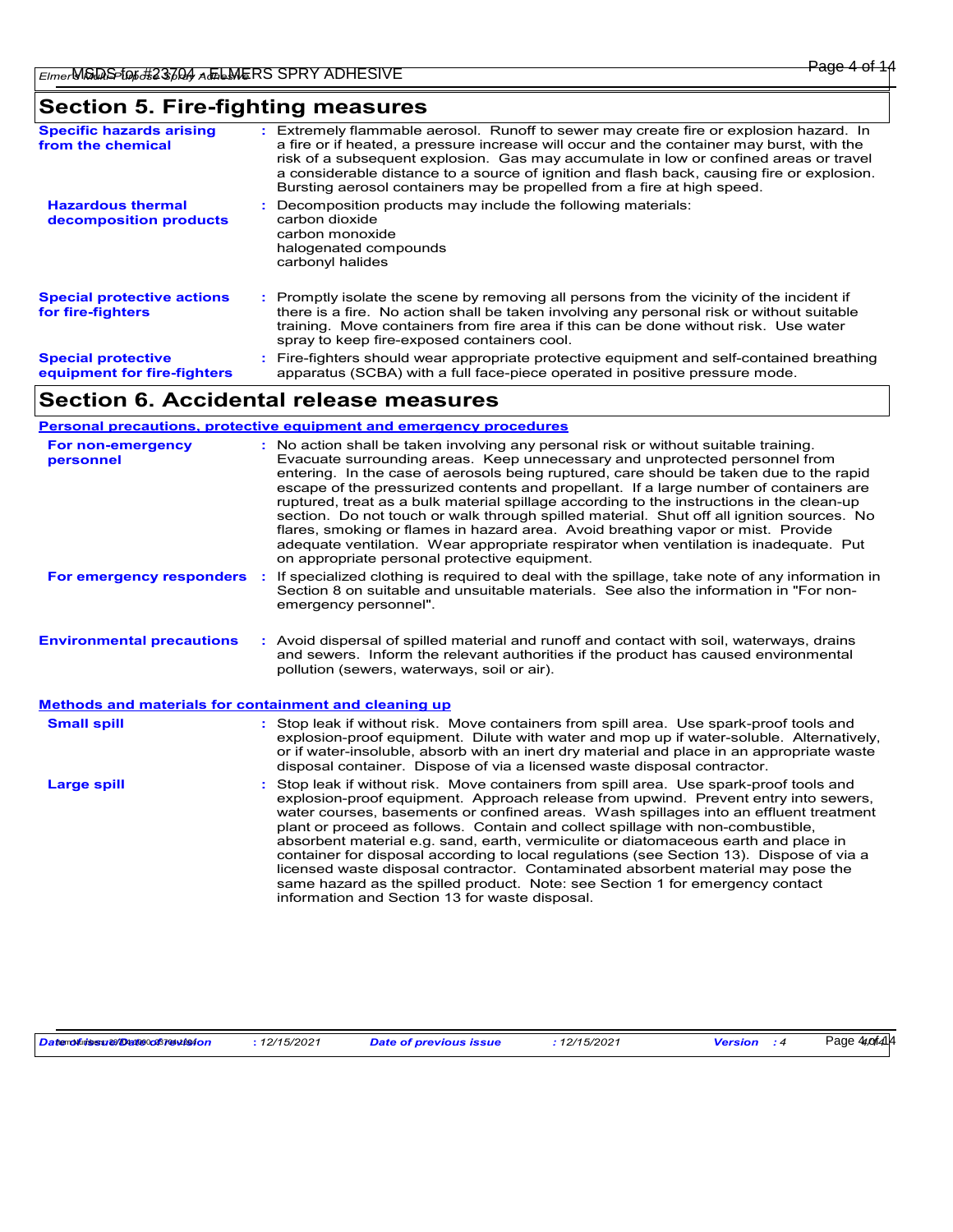# **Section 7. Handling and storage**

| <b>Precautions for safe handling</b>                                             |                                                                                                                                                                                                                                                                                                                                                                                                                                                                                                                                                                                                                                                                                                                  |
|----------------------------------------------------------------------------------|------------------------------------------------------------------------------------------------------------------------------------------------------------------------------------------------------------------------------------------------------------------------------------------------------------------------------------------------------------------------------------------------------------------------------------------------------------------------------------------------------------------------------------------------------------------------------------------------------------------------------------------------------------------------------------------------------------------|
| <b>Protective measures</b>                                                       | : Put on appropriate personal protective equipment (see Section 8). Pressurized<br>container: protect from sunlight and do not expose to temperatures exceeding 50°C. Do<br>not pierce or burn, even after use. Do not swallow. Avoid contact with eyes, skin and<br>clothing. Avoid breathing gas. Avoid breathing vapor or mist. Use only with adequate<br>ventilation. Wear appropriate respirator when ventilation is inadequate. Store and use<br>away from heat, sparks, open flame or any other ignition source. Use explosion-proof<br>electrical (ventilating, lighting and material handling) equipment. Use only non-sparking<br>tools. Empty containers retain product residue and can be hazardous. |
| <b>Advice on general</b><br>occupational hygiene                                 | : Eating, drinking and smoking should be prohibited in areas where this material is<br>handled, stored and processed. Workers should wash hands and face before eating.<br>drinking and smoking. Remove contaminated clothing and protective equipment before<br>entering eating areas. See also Section 8 for additional information on hygiene<br>measures.                                                                                                                                                                                                                                                                                                                                                    |
| <b>Conditions for safe storage.</b><br>including any<br><b>incompatibilities</b> | : Store in accordance with local regulations. Store away from direct sunlight in a dry, cool<br>and well-ventilated area, away from incompatible materials (see Section 10) and food<br>and drink. Protect from sunlight. Store locked up. Eliminate all ignition sources. Use<br>appropriate containment to avoid environmental contamination. See Section 10 for<br>incompatible materials before handling or use.                                                                                                                                                                                                                                                                                             |

# **Section 8. Exposure controls/personal protection**

### **Control parameters**

### **Occupational exposure limits**

| <b>Ingredient name</b>        |              |                               | <b>Exposure limits</b>                                                                                                                                                                                                                                                                                                                                                                                                                                                                                                                                                                                                                         |
|-------------------------------|--------------|-------------------------------|------------------------------------------------------------------------------------------------------------------------------------------------------------------------------------------------------------------------------------------------------------------------------------------------------------------------------------------------------------------------------------------------------------------------------------------------------------------------------------------------------------------------------------------------------------------------------------------------------------------------------------------------|
| methyl acetate                |              |                               | ACGIH TLV (United States, 3/2020).<br>TWA: 200 ppm 8 hours.<br>TWA: $606 \text{ mg/m}^3$ 8 hours.<br>STEL: 250 ppm 15 minutes.<br>STEL: $757 \text{ mg/m}^3$ 15 minutes.<br>OSHA PEL 1989 (United States, 3/1989).<br>TWA: 200 ppm 8 hours.<br>TWA: 610 mg/m <sup>3</sup> 8 hours.<br>STEL: 250 ppm 15 minutes.<br>STEL: 760 mg/m <sup>3</sup> 15 minutes.<br>NIOSH REL (United States, 10/2016).<br>TWA: 200 ppm 10 hours.<br>TWA: 610 mg/m <sup>3</sup> 10 hours.<br>STEL: 250 ppm 15 minutes.<br>STEL: $760 \text{ mg/m}^3$ 15 minutes.<br>OSHA PEL (United States, 5/2018).<br>TWA: 200 ppm 8 hours.<br>TWA: $610 \text{ mg/m}^3$ 8 hours. |
| acetone                       |              |                               | ACGIH TLV (United States, 3/2020).<br>TWA: 250 ppm 8 hours.<br>STEL: 500 ppm 15 minutes.<br>OSHA PEL 1989 (United States, 3/1989).<br>TWA: 750 ppm 8 hours.<br>TWA: $1800 \text{ mg/m}^3$ 8 hours.<br>STEL: 1000 ppm 15 minutes.<br>STEL: 2400 mg/m <sup>3</sup> 15 minutes.<br>NIOSH REL (United States, 10/2016).<br>TWA: 250 ppm 10 hours.<br>TWA: $590 \text{ mg/m}^3$ 10 hours.<br>OSHA PEL (United States, 5/2018).<br>TWA: 1000 ppm 8 hours.<br>TWA: $2400 \text{ mg/m}^3$ 8 hours.                                                                                                                                                     |
| heptane                       |              |                               | ACGIH TLV (United States, 3/2020).                                                                                                                                                                                                                                                                                                                                                                                                                                                                                                                                                                                                             |
| Datenduidesu@@at@oo87@wib94on | : 12/15/2021 | <b>Date of previous issue</b> | Page 55of414<br>: 12/15/2021<br><b>Version</b> : 4                                                                                                                                                                                                                                                                                                                                                                                                                                                                                                                                                                                             |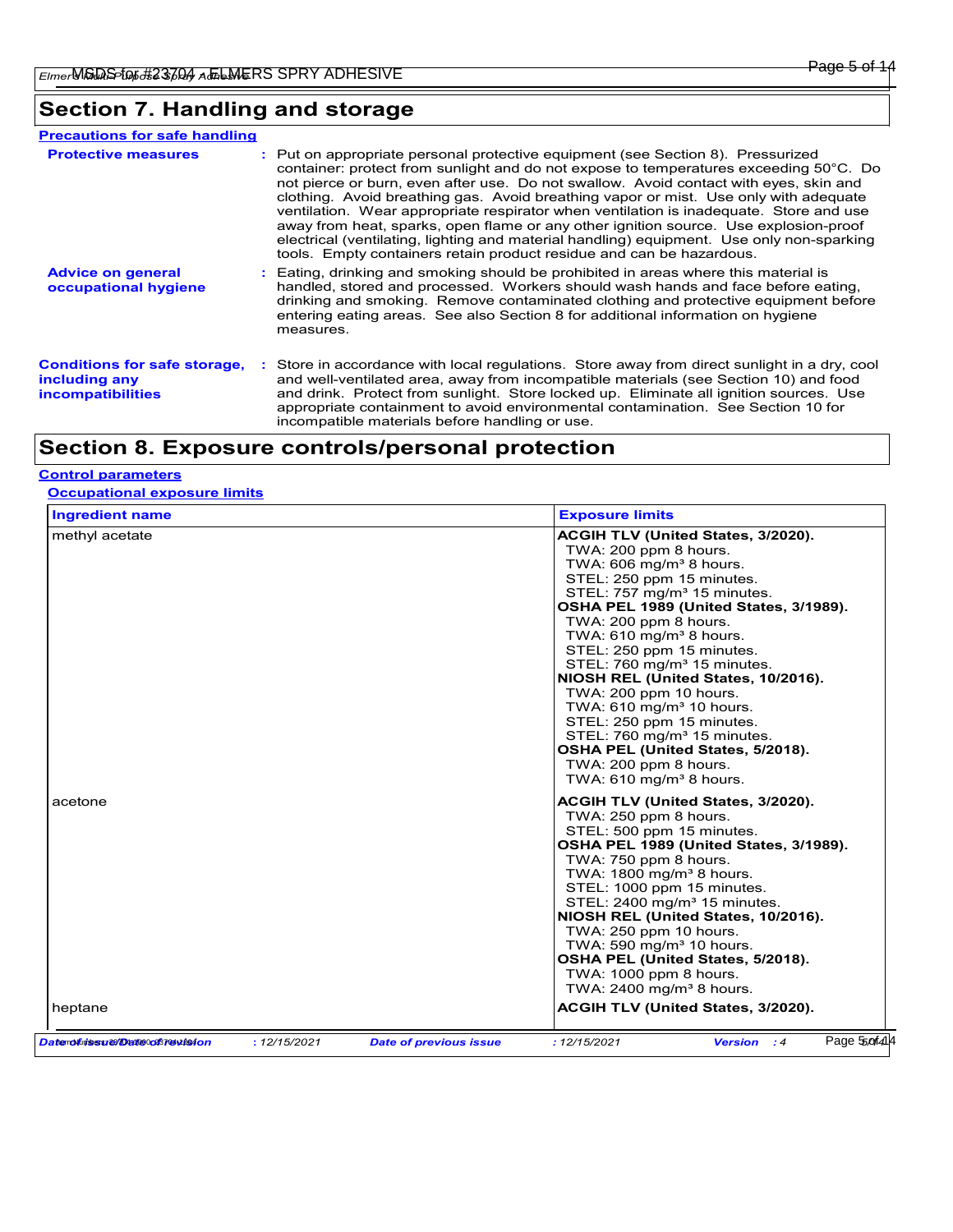## **Section 8. Exposure controls/personal protection**

|                                         | TWA: 400 ppm 8 hours.                    |
|-----------------------------------------|------------------------------------------|
|                                         | TWA: $1640 \text{ mg/m}^3$ 8 hours.      |
|                                         | STEL: 500 ppm 15 minutes.                |
|                                         | STEL: 2050 mg/m <sup>3</sup> 15 minutes. |
|                                         | OSHA PEL 1989 (United States, 3/1989).   |
|                                         | TWA: 400 ppm 8 hours.                    |
|                                         | TWA: $1600 \text{ mg/m}^3$ 8 hours.      |
|                                         | STEL: 500 ppm 15 minutes.                |
|                                         | STEL: 2000 mg/m <sup>3</sup> 15 minutes. |
|                                         | NIOSH REL (United States, 10/2016).      |
|                                         | TWA: 85 ppm 10 hours                     |
|                                         | TWA: $350 \text{ mg/m}^3$ 10 hours.      |
|                                         | CEIL: 440 ppm 15 minutes.                |
|                                         | CEIL: 1800 mg/m <sup>3</sup> 15 minutes. |
|                                         | OSHA PEL (United States, 5/2018).        |
|                                         | TWA: 500 ppm 8 hours.                    |
|                                         | TWA: $2000 \text{ mg/m}^3$ 8 hours.      |
| Naphtha (petroleum), hydrotreated light | None.                                    |

| <b>Appropriate engineering</b><br><b>controls</b> | : Use only with adequate ventilation. Use process enclosures, local exhaust ventilation or<br>other engineering controls to keep worker exposure to airborne contaminants below any<br>recommended or statutory limits. The engineering controls also need to keep gas,<br>vapor or dust concentrations below any lower explosive limits. Use explosion-proof<br>ventilation equipment. |
|---------------------------------------------------|-----------------------------------------------------------------------------------------------------------------------------------------------------------------------------------------------------------------------------------------------------------------------------------------------------------------------------------------------------------------------------------------|
| <b>Environmental exposure</b><br><b>controls</b>  | : Emissions from ventilation or work process equipment should be checked to ensure<br>they comply with the requirements of environmental protection legislation. In some<br>cases, fume scrubbers, filters or engineering modifications to the process equipment<br>will be necessary to reduce emissions to acceptable levels.                                                         |
| Individual protection measures                    |                                                                                                                                                                                                                                                                                                                                                                                         |

#### **Hand protection** Based on the hazard and potential for exposure, select a respirator that meets the appropriate standard or certification. Respirators must be used according to a respiratory protection program to ensure proper fitting, training, and other important aspects of use. Chemical-resistant, impervious gloves complying with an approved standard should be **:** worn at all times when handling chemical products if a risk assessment indicates this is necessary. Considering the parameters specified by the glove manufacturer, check during use that the gloves are still retaining their protective properties. It should be noted that the time to breakthrough for any glove material may be different for different glove manufacturers. In the case of mixtures, consisting of several substances, the protection time of the gloves cannot be accurately estimated. Safety eyewear complying with an approved standard should be used when a risk **:** assessment indicates this is necessary to avoid exposure to liquid splashes, mists, gases or dusts. If contact is possible, the following protection should be worn, unless the assessment indicates a higher degree of protection: chemical splash goggles. **Eye/face protection Respiratory protection :** Body protection **Personal protective equipment for the body should be selected based on the task being <b>Body** performed and the risks involved and should be approved by a specialist before handling this product. When there is a risk of ignition from static electricity, wear antistatic protective clothing. For the greatest protection from static discharges, clothing should include anti-static overalls, boots and gloves. Wash hands, forearms and face thoroughly after handling chemical products, before eating, smoking and using the lavatory and at the end of the working period. Appropriate techniques should be used to remove potentially contaminated clothing. Wash contaminated clothing before reusing. Ensure that eyewash stations and safety showers are close to the workstation location. **Hygiene measures : Skin protection Other skin protection :** Appropriate footwear and any additional skin protection measures should be selected based on the task being performed and the risks involved and should be approved by a specialist before handling this product. *Date of issue/Date of revision* Item Numbers: 23704-1000, 23704-1004 **:** *12/15/2021 Date of previous issue : 12/15/2021 Version : 4* Page 6corf414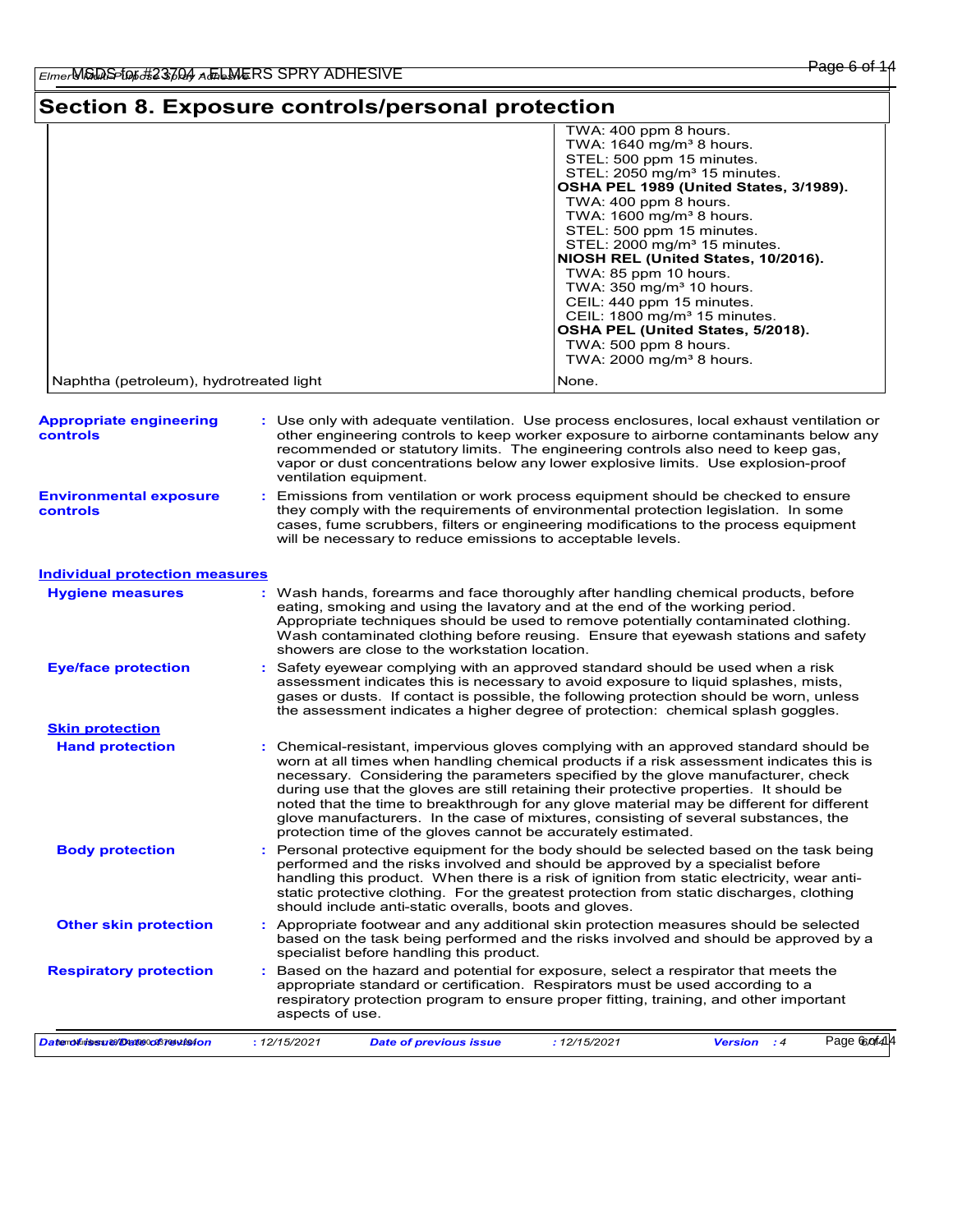#### Page 7 of 14

# **Section 9. Physical and chemical properties**

| <b>Appearance</b>                                 |                                                                |
|---------------------------------------------------|----------------------------------------------------------------|
| <b>Physical state</b>                             | : Liquid.                                                      |
| <b>Color</b>                                      | Not available.                                                 |
| Odor                                              | Not available.                                                 |
| <b>Odor threshold</b>                             | Not available.                                                 |
| рH                                                | Not available.                                                 |
| <b>Melting point</b>                              | : Not available.                                               |
| <b>Boiling point</b>                              | : Not available.                                               |
| <b>Flash point</b>                                | : Closed cup: <-18°C (<-0.4°F)                                 |
| <b>Evaporation rate</b>                           | Not available.                                                 |
| <b>Flammability (solid, gas)</b>                  | : Not available.                                               |
| Lower and upper explosive<br>(flammable) limits   | : Lower: 2.2%<br>Upper: 9.5%                                   |
| <b>Vapor pressure</b>                             | $: 379.2$ to 517.2 kPa (2844 to 3879 mm Hg) [room temperature] |
| <b>Vapor density</b>                              | : Not available.                                               |
| <b>Relative density</b>                           | Not available.                                                 |
| <b>Solubility</b>                                 | : Not available.                                               |
| <b>Solubility in water</b>                        | : Not available.                                               |
| <b>Partition coefficient: n-</b><br>octanol/water | : Not available.                                               |
| <b>Auto-ignition temperature</b>                  | : Not available.                                               |
| <b>Decomposition temperature</b>                  | : Not available.                                               |
| <b>Viscosity</b>                                  | : Not available.                                               |
| Flow time (ISO 2431)                              | : Not available.                                               |
| <b>Aerosol product</b>                            |                                                                |
| <b>Type of aerosol</b>                            | : Spray                                                        |
| <b>Heat of combustion</b>                         | $: 22.38$ kJ/g                                                 |

# **Section 10. Stability and reactivity**

| <b>Reactivity</b>                            | : No specific test data related to reactivity available for this product or its ingredients.              |
|----------------------------------------------|-----------------------------------------------------------------------------------------------------------|
| <b>Chemical stability</b>                    | : The product is stable.                                                                                  |
| <b>Possibility of hazardous</b><br>reactions | : Under normal conditions of storage and use, hazardous reactions will not occur.                         |
| <b>Conditions to avoid</b>                   | : Avoid all possible sources of ignition (spark or flame).                                                |
| <b>Incompatible materials</b>                | : No specific data.                                                                                       |
| <b>Hazardous decomposition</b><br>products   | : Under normal conditions of storage and use, hazardous decomposition products should<br>not be produced. |

# **Section 11. Toxicological information**

**Acute toxicity Information on toxicological effects**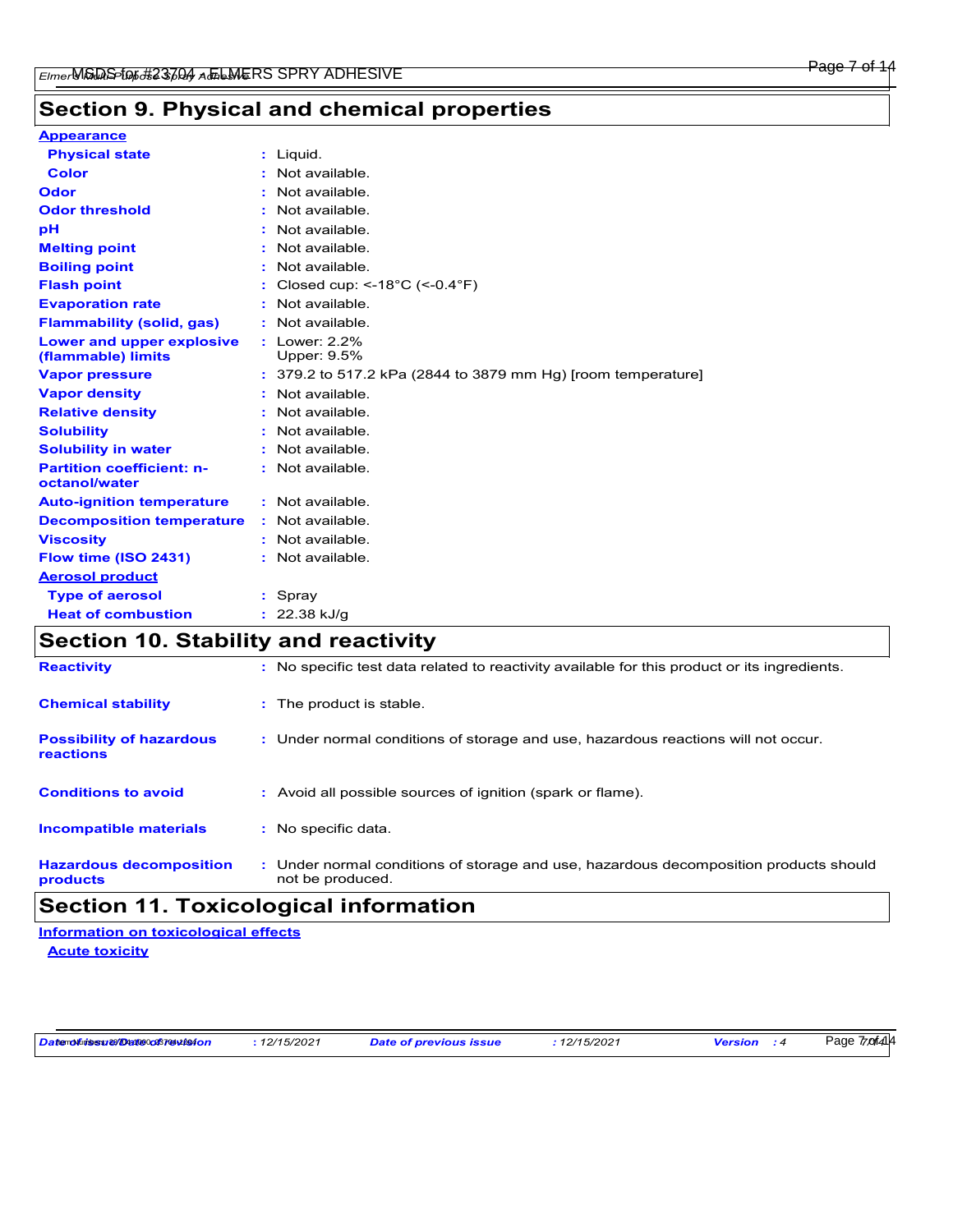# **Section 11. Toxicological information**

| <b>Product/ingredient name</b> | <b>Result</b>          | <b>Species</b> | <b>Dose</b>            | <b>Exposure</b> |
|--------------------------------|------------------------|----------------|------------------------|-----------------|
| ∣methγl acetate                | ILD50 Dermal           | Rabbit         | $>5$ g/kg              |                 |
|                                | LD50 Oral              | Rat            | $>5$ g/kg              |                 |
| acetone                        | LD50 Oral              | Rat            | 5800 mg/kg             |                 |
| heptane                        | ILC50 Inhalation Gas.  | Rat            | 48000 ppm              | l4 hours        |
|                                | ILC50 Inhalation Vapor | Rat            | $103$ g/m <sup>3</sup> | 4 hours         |

#### **Irritation/Corrosion**

| <b>Product/ingredient name</b> | <b>Result</b>                                    | <b>Species</b>   | <b>Score</b> | <b>Exposure</b>      | <b>Observation</b>       |
|--------------------------------|--------------------------------------------------|------------------|--------------|----------------------|--------------------------|
| methyl acetate                 | Eyes - Moderate irritant                         | Rabbit           |              | 24 hours 100         |                          |
|                                | Skin - Mild irritant                             | Rabbit           |              | mg<br>24 hours 500   |                          |
|                                | Skin - Moderate irritant                         | Rabbit           |              | mg<br>24 hours 20    | $\overline{\phantom{0}}$ |
| acetone                        | Eyes - Mild irritant                             | i Human          |              | mg<br>186300 ppm     |                          |
|                                | Eves - Mild irritant<br>Eyes - Moderate irritant | Rabbit<br>Rabbit |              | 10 UI<br>24 hours 20 | $\overline{\phantom{0}}$ |
|                                | Eves - Severe irritant                           | Rabbit           |              | mg<br>20 mg          |                          |
|                                | Skin - Mild irritant                             | Rabbit           |              | 24 hours 500<br>mg   |                          |
|                                | Skin - Mild irritant                             | Rabbit           |              | 395 mg               | $\overline{\phantom{a}}$ |

### **Sensitization**

Not available.

### **Mutagenicity**

Not available.

# **Carcinogenicity**

Not available.

### **Reproductive toxicity**

Not available.

### **Teratogenicity**

Not available.

#### **Specific target organ toxicity (single exposure)**

| <b>Name</b>                             | <b>Category</b> | <b>Route of</b><br>exposure | <b>Target organs</b>              |
|-----------------------------------------|-----------------|-----------------------------|-----------------------------------|
| Elmer's Multi-Purpose Spray Adhesive    | Category 3      |                             | Respiratory tract<br>l irritation |
|                                         | Category 3      |                             | l Narcotic effects                |
| methyl acetate                          | Category 3      |                             | Narcotic effects                  |
| lacetone                                | Category 3      |                             | l Narcotic effects                |
| heptane                                 | Category 3      |                             | l Narcotic effects                |
| Naphtha (petroleum), hydrotreated light | Category 3      |                             | Narcotic effects                  |

**Specific target organ toxicity (repeated exposure)**

Not available.

### **Aspiration hazard**

| <b>Name</b>                             | Result                                |
|-----------------------------------------|---------------------------------------|
| Elmer's Multi-Purpose Spray Adhesive    | <b>ASPIRATION HAZARD - Category 1</b> |
| ∣ heptane                               | <b>ASPIRATION HAZARD - Category 1</b> |
| Naphtha (petroleum), hydrotreated light | <b>ASPIRATION HAZARD - Category 1</b> |

*Date of issue/Date of revision* Item Numbers: 23704-1000, 23704-1004 **:** *12/15/2021 Date of previous issue : 12/15/2021 Version : 4*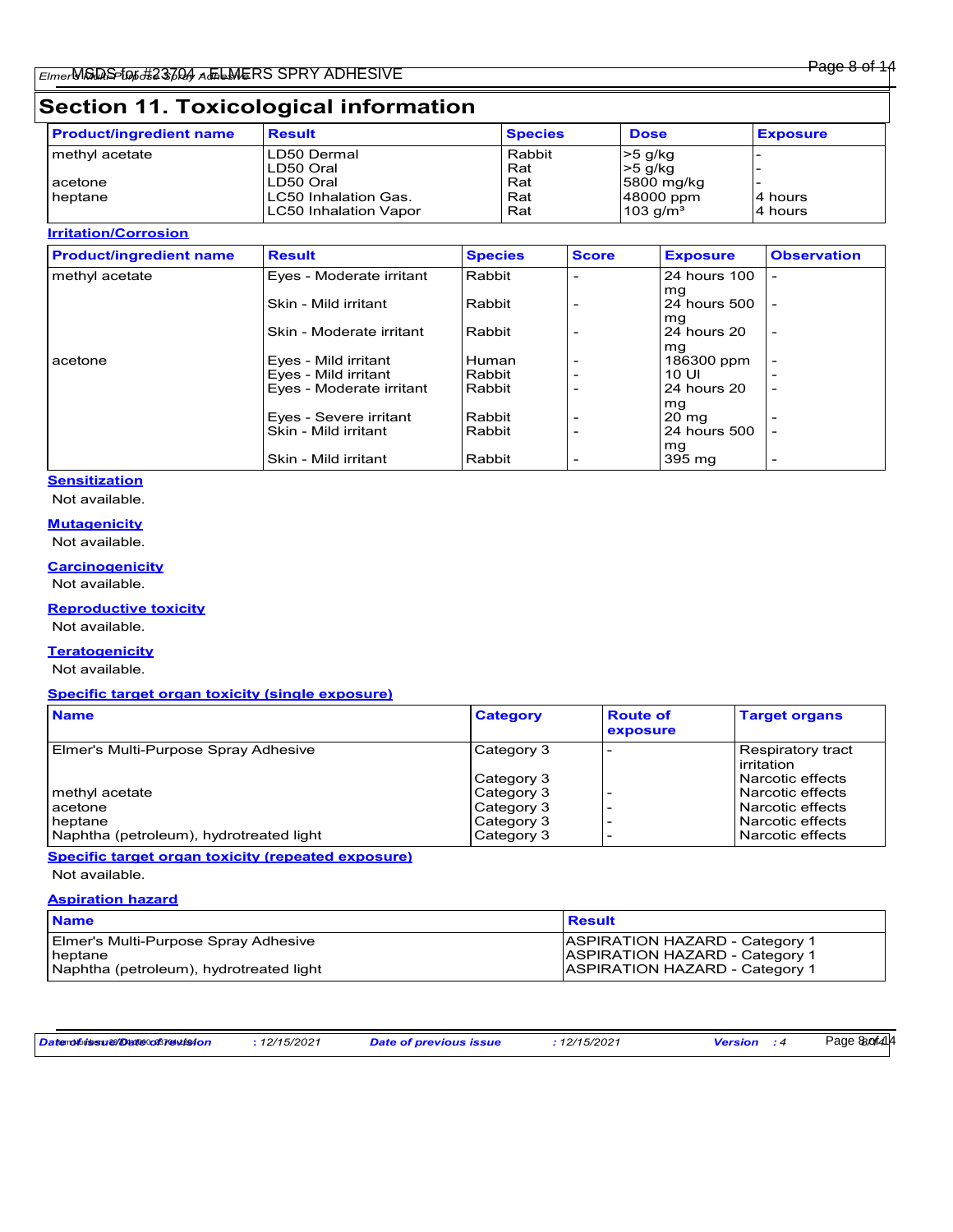# **Section 11. Toxicological information**

| Information on the likely<br>routes of exposure | : Not available.                                                                                                             |
|-------------------------------------------------|------------------------------------------------------------------------------------------------------------------------------|
| <b>Potential acute health effects</b>           |                                                                                                                              |
| <b>Eye contact</b>                              | : Causes serious eye irritation.                                                                                             |
| <b>Inhalation</b>                               | : Can cause central nervous system (CNS) depression. May cause drowsiness or<br>dizziness. May cause respiratory irritation. |
| <b>Skin contact</b>                             | : Causes skin irritation.                                                                                                    |
| <b>Ingestion</b>                                | : Can cause central nervous system (CNS) depression. May be fatal if swallowed and<br>enters airways.                        |

# **Symptoms related to the physical, chemical and toxicological characteristics**

| <b>Eye contact</b>  | : Adverse symptoms may include the following:<br>pain or irritation<br>watering<br>redness                                                                                                |
|---------------------|-------------------------------------------------------------------------------------------------------------------------------------------------------------------------------------------|
| <b>Inhalation</b>   | : Adverse symptoms may include the following:<br>respiratory tract irritation<br>coughing<br>nausea or vomiting<br>headache<br>drowsiness/fatique<br>dizziness/vertigo<br>unconsciousness |
| <b>Skin contact</b> | : Adverse symptoms may include the following:<br>irritation<br>redness                                                                                                                    |
| <b>Ingestion</b>    | : Adverse symptoms may include the following:<br>nausea or vomiting                                                                                                                       |

|                                                   | Delayed and immediate effects and also chronic effects from short and long term exposure |
|---------------------------------------------------|------------------------------------------------------------------------------------------|
| <b>Short term exposure</b>                        |                                                                                          |
| <b>Potential immediate</b><br>effects             | : Not available.                                                                         |
| <b>Potential delayed effects</b>                  | : Not available.                                                                         |
| Long term exposure                                |                                                                                          |
| <b>Potential immediate</b><br><b>effects</b>      | : Not available.                                                                         |
| <b>Potential delayed effects : Not available.</b> |                                                                                          |
| <b>Potential chronic health effects</b>           |                                                                                          |
| Not available.                                    |                                                                                          |
| <b>General</b>                                    | : No known significant effects or critical hazards.                                      |
| <b>Carcinogenicity</b>                            | : No known significant effects or critical hazards.                                      |
| <b>Mutagenicity</b>                               | : No known significant effects or critical hazards.                                      |
| <b>Teratogenicity</b>                             | : No known significant effects or critical hazards.                                      |
| <b>Developmental effects</b>                      | : No known significant effects or critical hazards.                                      |
|                                                   |                                                                                          |

### **Numerical measures of toxicity Acute toxicity estimates**

Page 9*9 of* 414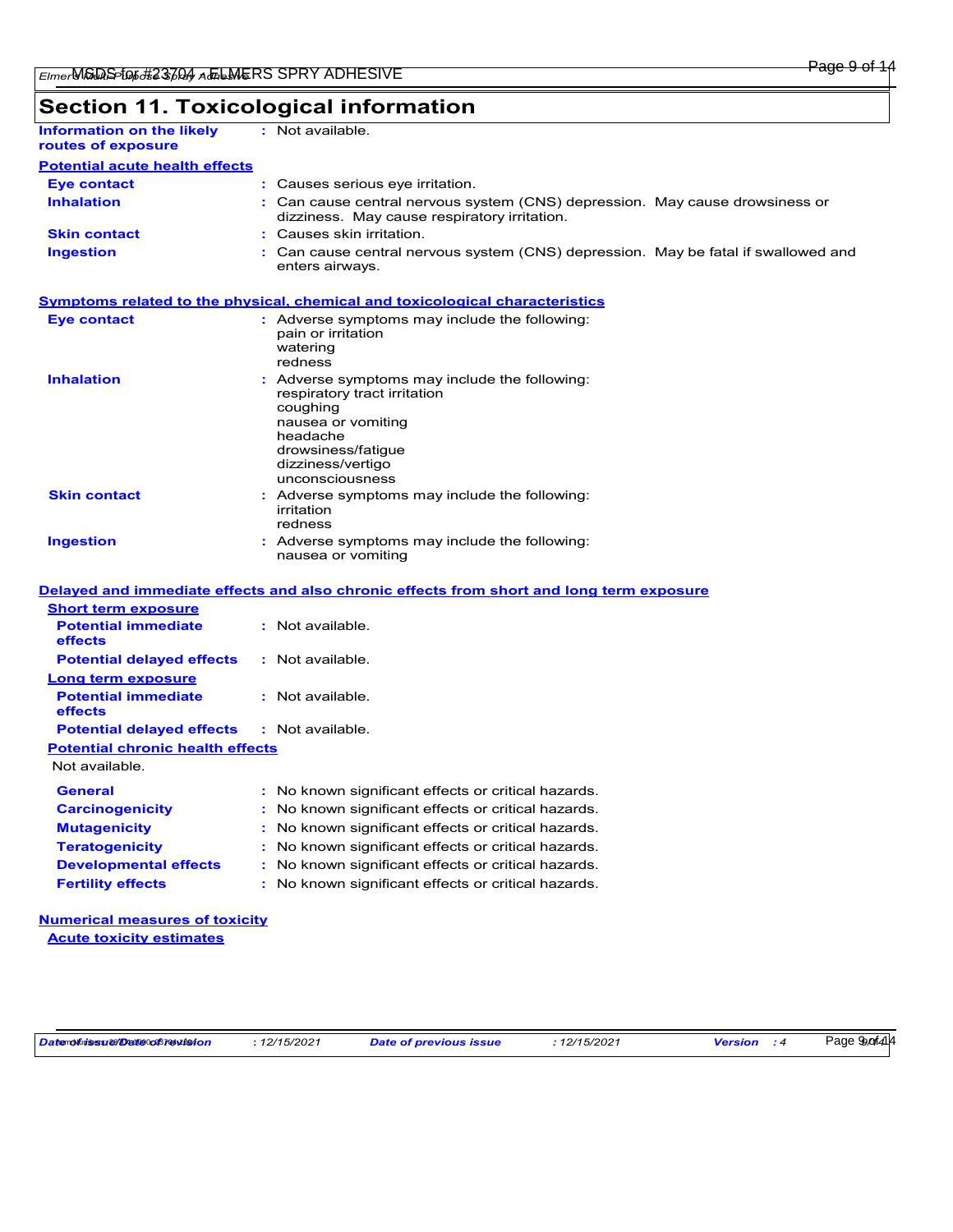| <b>Product/ingredient name</b>          | Oral (mg/<br>kg) | <b>Dermal</b><br>(mg/kg) | <b>Inhalation</b><br>(gases)<br>(ppm) | <b>Inhalation</b><br>(vapors)<br>(mg/l) | <b>Inhalation</b><br>(dusts and<br>mists) (mg/ |
|-----------------------------------------|------------------|--------------------------|---------------------------------------|-----------------------------------------|------------------------------------------------|
| acetone                                 | 5800             | N/A                      | N/A                                   | N/A                                     | N/A                                            |
| heptane                                 | N/A              | N/A                      | 48000                                 | 103                                     | N/A                                            |
| Naphtha (petroleum), hydrotreated light | N/A              | N/A                      | N/A                                   | 11                                      | N/A                                            |

# **Section 12. Ecological information**

| <b>Toxicity</b>                |                                      |                                            |                 |
|--------------------------------|--------------------------------------|--------------------------------------------|-----------------|
| <b>Product/ingredient name</b> | <b>Result</b>                        | <b>Species</b>                             | <b>Exposure</b> |
| methyl acetate                 | Acute LC50 320000 µg/l Fresh water   | Fish - Pimephales promelas                 | 96 hours        |
| acetone                        | Acute EC50 20.565 mg/l Marine water  | Algae - Ulva pertusa                       | 96 hours        |
|                                | Acute LC50 4.42589 ml/L Marine water | Crustaceans - Acartia tonsa -<br>Copepodid | 48 hours        |
|                                | Acute LC50 10000 µg/l Fresh water    | Daphnia - Daphnia magna                    | 48 hours        |
|                                | Acute LC50 5600 ppm Fresh water      | Fish - Poecilia reticulata                 | 96 hours        |
|                                | Chronic NOEC 4.95 mg/l Marine water  | Algae - Ulva pertusa                       | 96 hours        |
|                                | Chronic NOEC 0.016 ml/L Fresh water  | Crustaceans - Daphniidae                   | 21 days         |
|                                | Chronic NOEC 0.1 ml/L Fresh water    | Daphnia - Daphnia magna -<br>Neonate       | 21 days         |
|                                | Chronic NOEC 5 µg/l Marine water     | Fish - Gasterosteus aculeatus -<br>Larvae  | 42 days         |
| heptane                        | Acute LC50 375000 µg/l Fresh water   | Fish - Oreochromis mossambicus             | 96 hours        |

### **Persistence and degradability**

Not available.

### **Bioaccumulative potential**

| <b>Product/ingredient name</b>             | $Loa P_{\text{ow}}$ | <b>BCF</b> | <b>Potential</b> |
|--------------------------------------------|---------------------|------------|------------------|
| methyl acetate                             | 0.18                |            | l low            |
| acetone                                    | $-0.23$             |            | l low            |
| <b>I</b> heptane                           | 4.66                | 552        | high             |
| Naphtha (petroleum),<br>hydrotreated light | 2.2 to 5.2          | 10 to 2500 | high             |

#### **Mobility in soil**

**Soil/water partition coefficient (KOC)**

**:** Not available.

**Other adverse effects** : No known significant effects or critical hazards.

# **Section 13. Disposal considerations**

| <b>Disposal methods</b>      |              | : The generation of waste should be avoided or minimized wherever possible. Disposal<br>of this product, solutions and any by-products should at all times comply with the<br>requirements of environmental protection and waste disposal legislation and any<br>regional local authority requirements. Dispose of surplus and non-recyclable products<br>via a licensed waste disposal contractor. Waste should not be disposed of untreated to<br>the sewer unless fully compliant with the requirements of all authorities with jurisdiction.<br>Waste packaging should be recycled. Incineration or landfill should only be considered<br>when recycling is not feasible. This material and its container must be disposed of in a<br>safe way. Empty containers or liners may retain some product residues. Do not<br>puncture or incinerate container. |              |                    |                  |
|------------------------------|--------------|--------------------------------------------------------------------------------------------------------------------------------------------------------------------------------------------------------------------------------------------------------------------------------------------------------------------------------------------------------------------------------------------------------------------------------------------------------------------------------------------------------------------------------------------------------------------------------------------------------------------------------------------------------------------------------------------------------------------------------------------------------------------------------------------------------------------------------------------------------------|--------------|--------------------|------------------|
| Datendfutssu@@at@0o87@wb94on | : 12/15/2021 | <b>Date of previous issue</b>                                                                                                                                                                                                                                                                                                                                                                                                                                                                                                                                                                                                                                                                                                                                                                                                                                | : 12/15/2021 | <b>Version</b> : 4 | Page 1/00 of 414 |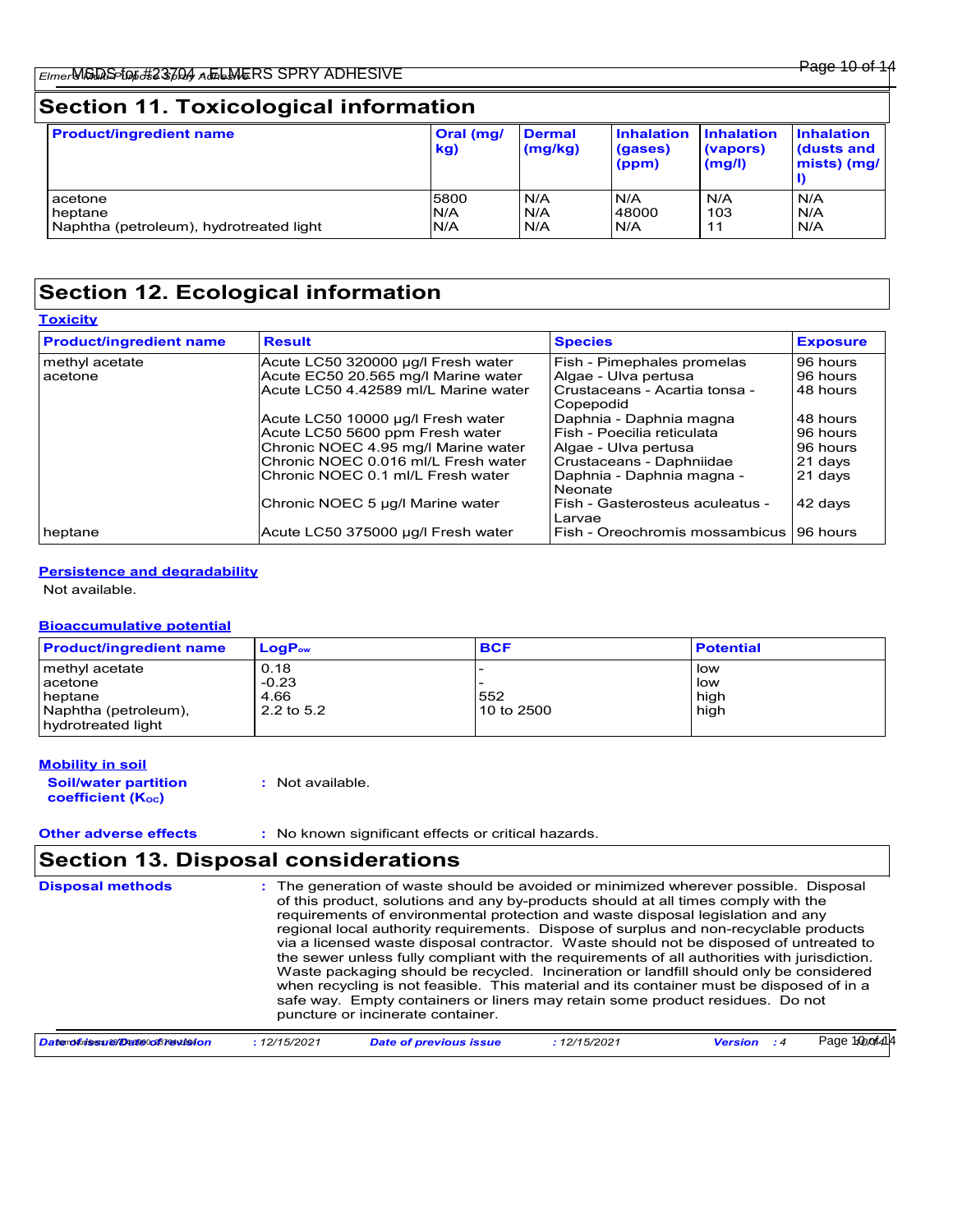# **Section 13. Disposal considerations**

**United States - RCRA Toxic hazardous waste "U" List**

| Ingredient                   | CAS#           | <b>Status</b> | <b>Reference</b><br><b>Inumber</b> |
|------------------------------|----------------|---------------|------------------------------------|
| Acetone (I); 2-Propanone (I) | $167 - 64 - 1$ | Listed        | U002                               |

# **Section 14. Transport information**

|                                                                                                                                                                                                                                                                         | <b>DOT</b><br><b>Classification</b>                                                                                                                                                                                                                     |                                                                                                             |  | <b>TDG</b><br><b>Classification</b> | <b>Mexico</b><br><b>Classification</b>                                         | <b>IMDG</b>                                                                                                                                                                           | <b>IATA</b>                                                                    |
|-------------------------------------------------------------------------------------------------------------------------------------------------------------------------------------------------------------------------------------------------------------------------|---------------------------------------------------------------------------------------------------------------------------------------------------------------------------------------------------------------------------------------------------------|-------------------------------------------------------------------------------------------------------------|--|-------------------------------------|--------------------------------------------------------------------------------|---------------------------------------------------------------------------------------------------------------------------------------------------------------------------------------|--------------------------------------------------------------------------------|
| <b>UN number</b>                                                                                                                                                                                                                                                        | <b>UN1950</b>                                                                                                                                                                                                                                           |                                                                                                             |  | <b>UN1950</b>                       | <b>UN1950</b>                                                                  | <b>UN1950</b>                                                                                                                                                                         | <b>UN1950</b>                                                                  |
| <b>UN proper</b><br>shipping name                                                                                                                                                                                                                                       | <b>AEROSOLS</b>                                                                                                                                                                                                                                         |                                                                                                             |  | <b>AEROSOLS</b>                     | <b>AEROSOLS</b>                                                                | <b>AEROSOLS</b>                                                                                                                                                                       | Aerosols,<br>flammable                                                         |
| <b>Transport</b><br>hazard class(es)                                                                                                                                                                                                                                    | 2.1                                                                                                                                                                                                                                                     |                                                                                                             |  | 2.1<br>$\bigstar$                   | 2.1                                                                            | 2.1                                                                                                                                                                                   | 2.1                                                                            |
| <b>Packing group</b>                                                                                                                                                                                                                                                    |                                                                                                                                                                                                                                                         |                                                                                                             |  |                                     |                                                                                |                                                                                                                                                                                       |                                                                                |
| <b>Environmental</b><br>hazards                                                                                                                                                                                                                                         | No.                                                                                                                                                                                                                                                     |                                                                                                             |  | Yes.                                | Yes. The<br>environmentally<br>hazardous<br>substance mark is<br>not required. | Yes.                                                                                                                                                                                  | Yes. The<br>environmentally<br>hazardous<br>substance mark is<br>not required. |
| <b>Additional information</b>                                                                                                                                                                                                                                           |                                                                                                                                                                                                                                                         |                                                                                                             |  |                                     |                                                                                |                                                                                                                                                                                       |                                                                                |
| <b>DOT Classification</b>                                                                                                                                                                                                                                               |                                                                                                                                                                                                                                                         |                                                                                                             |  | transportation requirements.        |                                                                                | <b>Reportable quantity</b> 33333.3 lbs / 15133.3 kg. Package sizes shipped in quantities<br>less than the product reportable quantity are not subject to the RQ (reportable quantity) |                                                                                |
| Product classified as per the following sections of the Transportation of Dangerous<br><b>TDG Classification</b><br>Goods Regulations: 2.13-2.17 (Class 2), 2.7 (Marine pollutant mark).<br>The marine pollutant mark is not required when transported by road or rail. |                                                                                                                                                                                                                                                         |                                                                                                             |  |                                     |                                                                                |                                                                                                                                                                                       |                                                                                |
| <b>IMDG</b>                                                                                                                                                                                                                                                             |                                                                                                                                                                                                                                                         |                                                                                                             |  |                                     |                                                                                | The marine pollutant mark is not required when transported in sizes of $\leq 5$ L or $\leq 5$ kg.                                                                                     |                                                                                |
| <b>IATA</b>                                                                                                                                                                                                                                                             |                                                                                                                                                                                                                                                         | The environmentally hazardous substance mark may appear if required by other<br>transportation regulations. |  |                                     |                                                                                |                                                                                                                                                                                       |                                                                                |
|                                                                                                                                                                                                                                                                         | <b>Special precautions for user</b><br>Transport within user's premises: always transport in closed containers that are<br>upright and secure. Ensure that persons transporting the product know what to do in the<br>event of an accident or spillage. |                                                                                                             |  |                                     |                                                                                |                                                                                                                                                                                       |                                                                                |
| : Not available.<br><b>Transport in bulk according</b>                                                                                                                                                                                                                  |                                                                                                                                                                                                                                                         |                                                                                                             |  |                                     |                                                                                |                                                                                                                                                                                       |                                                                                |

# **to IMO instruments**

# **Section 15. Regulatory information**

| <b>U.S. Federal regulations</b>                                                   | : TSCA 8(a) PAIR: methyl acetate; heptane                                                              |
|-----------------------------------------------------------------------------------|--------------------------------------------------------------------------------------------------------|
|                                                                                   | <b>TSCA 8(a) CDR Exempt/Partial exemption: Not determined</b>                                          |
|                                                                                   | Clean Air Act (CAA) 112 regulated flammable substances: propane;<br>1,1-difluoroethane; dimethyl ether |
| <b>Clean Air Act Section 112</b><br>(b) Hazardous Air<br><b>Pollutants (HAPs)</b> | : Not listed                                                                                           |
| <b>Clean Air Act Section 602</b><br><b>Class I Substances</b>                     | : Not listed                                                                                           |
|                                                                                   |                                                                                                        |

| Datenolūtissu 2910 atl@0087@vtls4on | 12/15/2021 | <b>Date of previous issue</b> | : 12/15/2021 | Version | Page 1/10 01414 |
|-------------------------------------|------------|-------------------------------|--------------|---------|-----------------|
|-------------------------------------|------------|-------------------------------|--------------|---------|-----------------|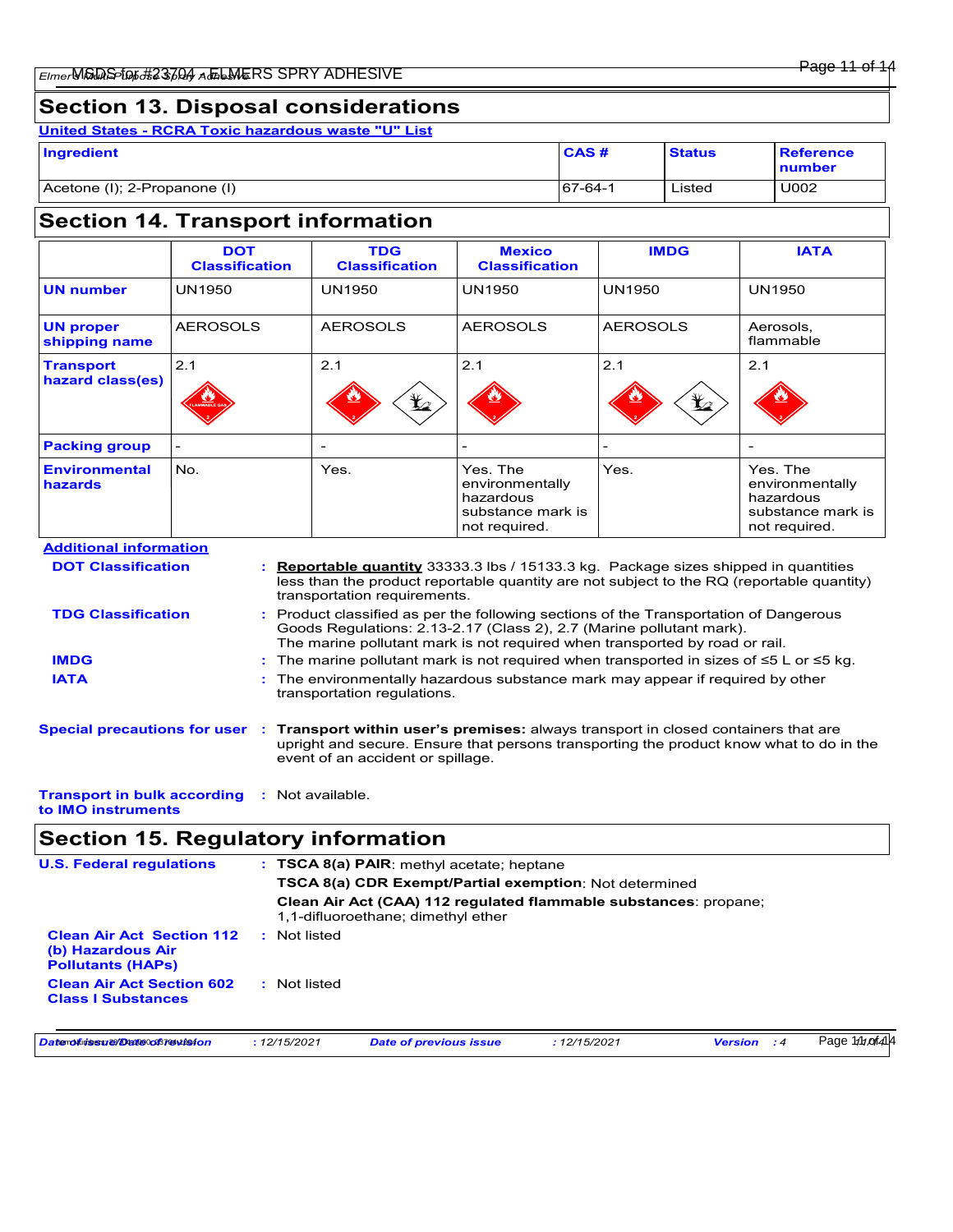# **Section 15. Regulatory information**

| <b>Clean Air Act Section 602</b><br><b>Class II Substances</b> | : Not listed    |  |
|----------------------------------------------------------------|-----------------|--|
| <b>DEA List I Chemicals</b><br>(Precursor Chemicals)           | : Not listed    |  |
| <b>DEA List II Chemicals</b><br><b>(Essential Chemicals)</b>   | : Listed        |  |
| <b>SARA 302/304</b>                                            |                 |  |
| <b>Composition/information on ingredients</b>                  |                 |  |
| No products were found.                                        |                 |  |
| <b>SARA 304 RO</b>                                             | Not applicable. |  |
| <b>CADA 2441242</b>                                            |                 |  |

| SARA 311/312          |                                                                                                                                                                                                                                                                                                                                                                               |
|-----------------------|-------------------------------------------------------------------------------------------------------------------------------------------------------------------------------------------------------------------------------------------------------------------------------------------------------------------------------------------------------------------------------|
| <b>Classification</b> | : FLAMMABLE AEROSOLS - Category 1<br>GASES UNDER PRESSURE - Compressed gas<br>SKIN IRRITATION - Category 2<br>EYE IRRITATION - Category 2A<br>SPECIFIC TARGET ORGAN TOXICITY (SINGLE EXPOSURE) (Respiratory tract<br>irritation) - Category 3<br>SPECIFIC TARGET ORGAN TOXICITY (SINGLE EXPOSURE) (Narcotic effects) -<br>Category 3<br><b>ASPIRATION HAZARD - Category 1</b> |

### **Composition/information on ingredients**

| <b>Name</b>          | %           | <b>Classification</b>                            |
|----------------------|-------------|--------------------------------------------------|
| methyl acetate       | $≥25 - ≤50$ | FLAMMABLE LIQUIDS - Category 2                   |
|                      |             | SKIN IRRITATION - Category 2                     |
|                      |             | <b>EYE IRRITATION - Category 2A</b>              |
|                      |             | SPECIFIC TARGET ORGAN TOXICITY (SINGLE EXPOSURE) |
|                      |             | (Narcotic effects) - Category 3                  |
| acetone              | $≥10 - ≤25$ | FLAMMABLE LIQUIDS - Category 2                   |
|                      |             | <b>EYE IRRITATION - Category 2A</b>              |
|                      |             | SPECIFIC TARGET ORGAN TOXICITY (SINGLE EXPOSURE) |
|                      |             | (Narcotic effects) - Category 3                  |
| propane              | $≥10 - ≤25$ | FLAMMABLE GASES - Category 1                     |
|                      |             | GASES UNDER PRESSURE - Compressed gas            |
| 1,1-Difluoroethane   | ≤10         | <b>FLAMMABLE GASES - Category 1</b>              |
|                      |             | GASES UNDER PRESSURE - Liquefied gas             |
| dimethyl ether       | ≤5          | <b>FLAMMABLE GASES - Category 1</b>              |
|                      |             | GASES UNDER PRESSURE - Compressed gas            |
| heptane              | $\leq 5$    | FLAMMABLE LIQUIDS - Category 2                   |
|                      |             | SKIN IRRITATION - Category 2                     |
|                      |             | SPECIFIC TARGET ORGAN TOXICITY (SINGLE EXPOSURE) |
|                      |             | (Narcotic effects) - Category 3                  |
|                      |             | <b>ASPIRATION HAZARD - Category 1</b>            |
| Naphtha (petroleum), | ≤5          | FLAMMABLE LIQUIDS - Category 2                   |
| hydrotreated light   |             | <b>ACUTE TOXICITY (inhalation) - Category 4</b>  |
|                      |             | SKIN IRRITATION - Category 2                     |
|                      |             | EYE IRRITATION - Category 2B                     |
|                      |             | SPECIFIC TARGET ORGAN TOXICITY (SINGLE EXPOSURE) |
|                      |             | (Narcotic effects) - Category 3                  |
|                      |             | <b>ASPIRATION HAZARD - Category 1</b>            |

| <b>New Jersey</b>    | : The following components are listed: METHYL ACETATE; ACETIC ACID, METHYL<br>ESTER; ACETONE; 2-PROPANONE; PROPANE; 1,1-DIFLUOROETHANE; ETHANE,<br>1.1-DIFLUORO-; DIMETHYL ETHER; METHANE, OXYBIS-; n-HEPTANE; HEPTANE |  |  |  |  |
|----------------------|------------------------------------------------------------------------------------------------------------------------------------------------------------------------------------------------------------------------|--|--|--|--|
| <b>New York</b>      | : The following components are listed: Acetone; 2-Propanone                                                                                                                                                            |  |  |  |  |
| <b>Massachusetts</b> | : The following components are listed: METHYL ACETATE; ACETONE; PROPANE;<br>DIFLUOROETHANE; METHYL ETHER; DIMETHYL ETHER; HEPTANE; N-HEPTANE                                                                           |  |  |  |  |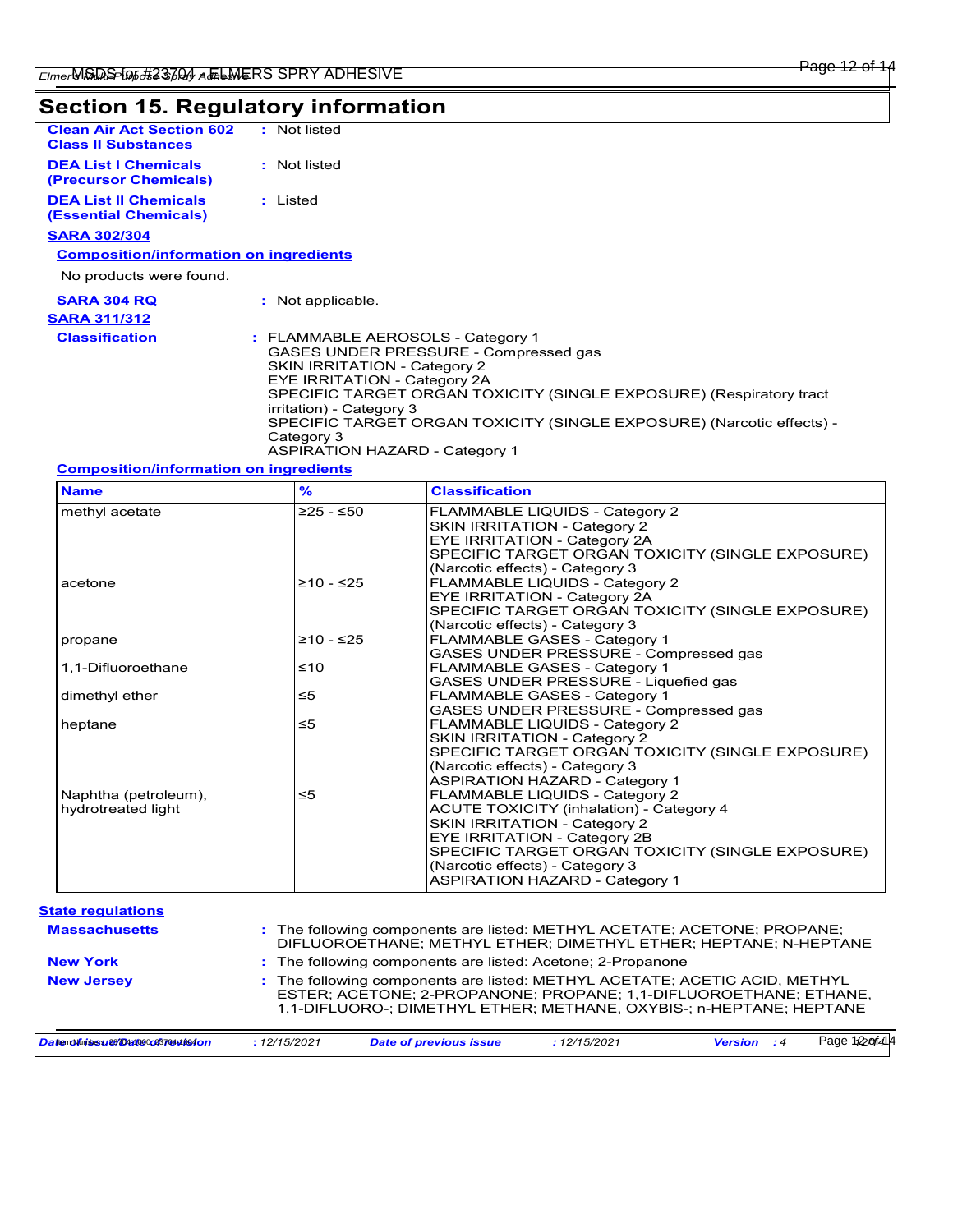## **Section 15. Regulatory information**

**Pennsylvania :** The following components are listed: ACETIC ACID, METHYL ESTER; 2-PROPANONE; PROPANE; METHANE, OXYBIS-; HEPTANE

#### **California Prop. 65**

This product does not require a Safe Harbor warning under California Prop. 65.

#### **International regulations**

#### **Chemical Weapon Convention List Schedules I, II & III Chemicals**

Not listed.

| <b>Montreal Protocol</b> |
|--------------------------|
|--------------------------|

| Ingredient name              | े <sup>५</sup> वtus |  |
|------------------------------|---------------------|--|
| 152a<br><b>HEC</b><br>$\sim$ | Group<br>Annex F    |  |

# **Stockholm Convention on Persistent Organic Pollutants**

Not listed.

#### **Rotterdam Convention on Prior Informed Consent (PIC)**

Not listed.

#### **UNECE Aarhus Protocol on POPs and Heavy Metals**

Not listed.

| <b>Inventory list</b>    |                                                                                                                                              |
|--------------------------|----------------------------------------------------------------------------------------------------------------------------------------------|
| <b>Australia</b>         | : All components are listed or exempted.                                                                                                     |
| Canada                   | : All components are listed or exempted.                                                                                                     |
| <b>China</b>             | : All components are listed or exempted.                                                                                                     |
| <b>Europe</b>            | : Not determined.                                                                                                                            |
| <b>Japan</b>             | <b>Japan inventory (ENCS):</b> At least one component is not listed.<br><b>Japan inventory (ISHL):</b> At least one component is not listed. |
| <b>New Zealand</b>       | : All components are listed or exempted.                                                                                                     |
| <b>Philippines</b>       | : At least one component is not listed.                                                                                                      |
| <b>Republic of Korea</b> | : All components are listed or exempted.                                                                                                     |
| <b>Taiwan</b>            | : At least one component is not listed.                                                                                                      |
| <b>Thailand</b>          | Not determined<br>۰.                                                                                                                         |
| <b>Turkey</b>            | : Not determined                                                                                                                             |
| <b>United States</b>     | All components are active or exempted.                                                                                                       |
| <b>Viet Nam</b>          | : All components are listed or exempted.                                                                                                     |

# **Section 16. Other information**

**Hazardous Material Information System (U.S.A.)**



**Caution: HMIS® ratings are based on a 0-4 rating scale, with 0 representing minimal hazards or risks, and 4 representing significant hazards or risks. Although HMIS® ratings and the associated label are not required on SDSs or products leaving a facility under 29 CFR 1910.1200, the preparer may choose to provide them. HMIS® ratings are to be used with a fully implemented HMIS® program. HMIS® is a registered trademark and service mark of the American Coatings Association, Inc.**

**The customer is responsible for determining the PPE code for this material. For more information on HMIS® Personal Protective Equipment (PPE) codes, consult the HMIS® Implementation Manual.**

**National Fire Protection Association (U.S.A.)**

| Datenoluissu 2910 atteoog 37 av 1940 n | 12/15/2021 | <b>Date of previous issue</b> | 12/15/2021 | <b>Version</b> | Page 13sof414 |
|----------------------------------------|------------|-------------------------------|------------|----------------|---------------|
|----------------------------------------|------------|-------------------------------|------------|----------------|---------------|